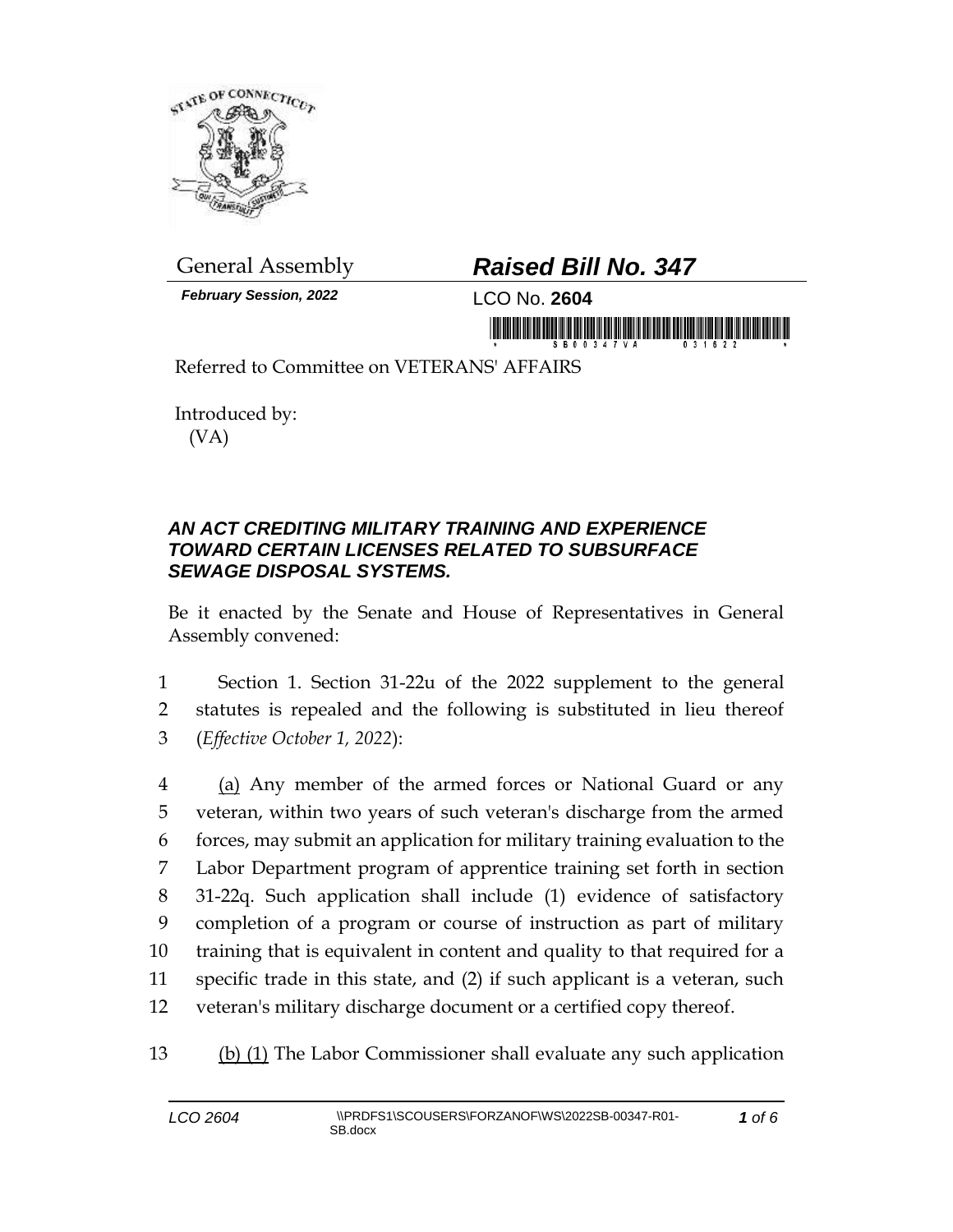and determine whether the applicant's military training may be substituted for (A) all or part of the term of an apprenticeship program registered with the Labor Department for a specific trade, or (B) an 17 apprentice's permit issued by the Department of Public Health under 18 subsection (b) of section 20-341d for subsurface sewage disposal system work. **[**If**]**

 (2) In the case of a specific trade under subparagraph (A) of subdivision (1) of this subsection, if the commissioner determines that the applicant's military training is equivalent to the training required for completion of **[**such**]** an apprenticeship program for such trade, the commissioner shall issue such applicant a recommendation for review by the appropriate examining board established under section 20-331. 26 Presentation of such recommendation, pursuant to section 20-333, as 27 amended by this act, shall allow such applicant to sit for any licensure examination without **[**participation**]** such applicant having participated in an apprenticeship program. If the commissioner determines that the applicant's military training is equivalent to part of the training required for completion of an apprenticeship program, such applicant's hours of qualified military training, as determined by the commissioner, shall be deducted from the hours of apprenticeship training required for the 34 specific trade, provided  $(A)$  such applicant completes the minimum number of hours of apprenticeship training required under federal law, and (B) prior to implementation of this provision, the Labor Department obtains concurrence with such provision from the federal office of apprenticeship pursuant to 29 CFR 29.13(b)(9).

 (3) In the case of subsurface sewage disposal system work under subparagraph (B) of subdivision (1) of this subsection, if the commissioner determines that the applicant's military training is equivalent to the apprentice's permit issued for such work, the commissioner shall issue such applicant a recommendation for review by the Department of Public Health. Presentation of such recommendation, pursuant to section 20-341e, as amended by this act, shall allow such applicant to sit for any licensure examination without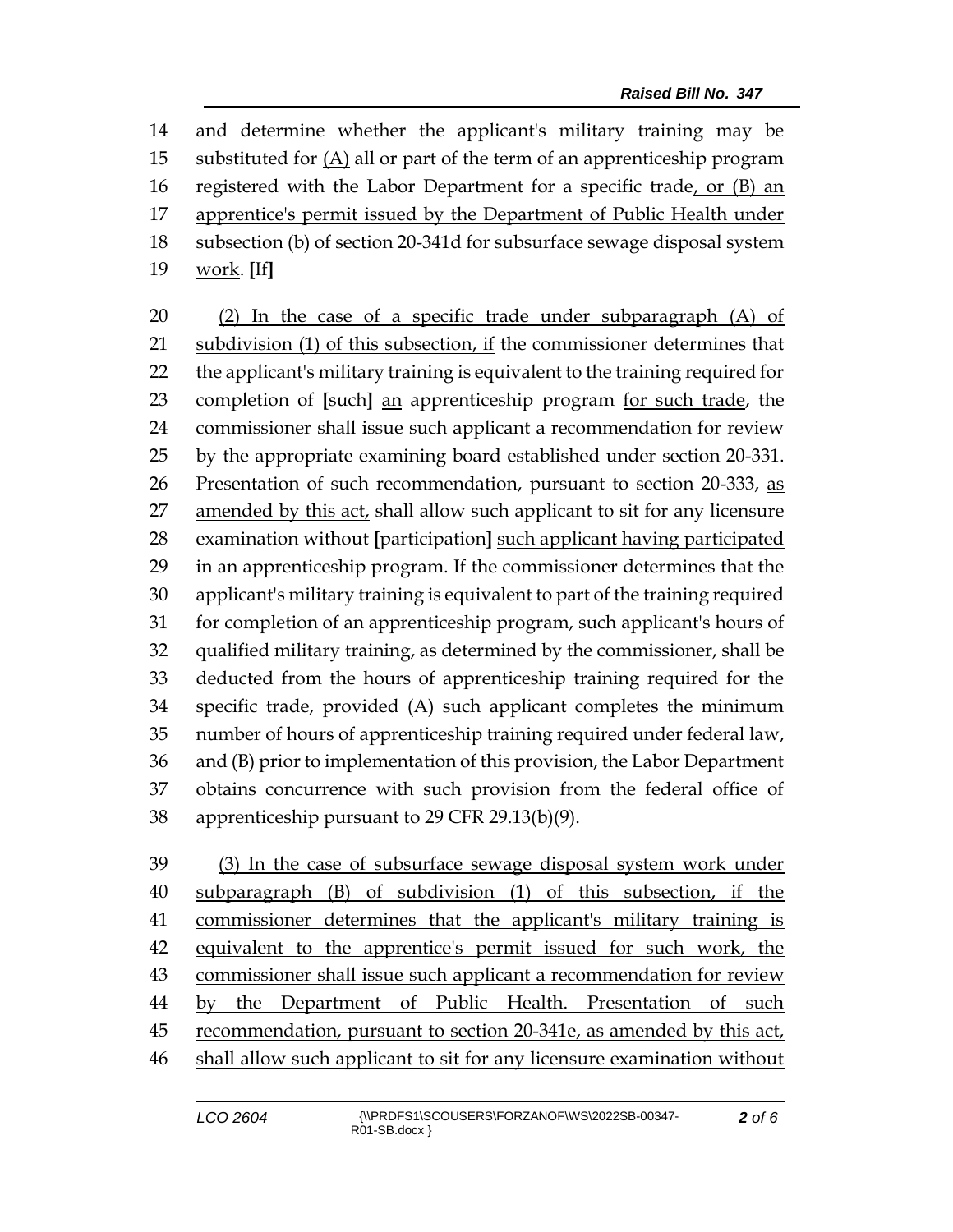such applicant having been issued an apprentice's permit.

 (c) For the purposes of this section, "veteran" and "armed forces" have the same meanings as provided in section 27-103, and "military discharge document" has the same meaning as provided in section 1- 219.

 Sec. 2. Section 20-341e of the general statutes is repealed and the following is substituted in lieu thereof (*Effective October 1, 2022*):

 (a) The Department of Public Health shall hold at least four examinations each year, at such times and in such locations as may be convenient. Notice of the time and place of each examination shall be given in writing to each applicant at least ten days prior to the examination. To obtain a license an applicant shall furnish such 59 evidence of competency as said department shall require.  $\underline{A}$  recommendation for review issued pursuant to subdivision (3) of subsection (b) of section 31-22u, as amended by this act, shall be 62 sufficient to demonstrate such competency. The applicant shall satisfy said department that he has the requisite skill to perform the work of a subsurface sewage disposal system installer or cleaner and can comply with all other requirements of this chapter. A recommendation for review issued pursuant to subdivision (3) of subsection (b) of section 31-  $22u$ , as amended by this act, shall be sufficient to demonstrate that an applicant has such requisite skill and can comply with all other 69 requirements of this chapter and the regulations adopted under this 70 chapter. Upon application to said department for a license, the applicant shall pay to said department a fee of fifty dollars for a subsurface sewage disposal system installer license or twenty dollars for a subsurface 73 sewage disposal system cleaner license. Any such fee shall be waived for persons who present a recommendation for review issued pursuant to subdivision (3) of subsection (b) of section 31-22u, as amended by this 76 act. The applicant shall present himself at the next regular examination.

77 (b) The Department of Public Health shall conduct such written, oral and practical examinations as it deems necessary to test the knowledge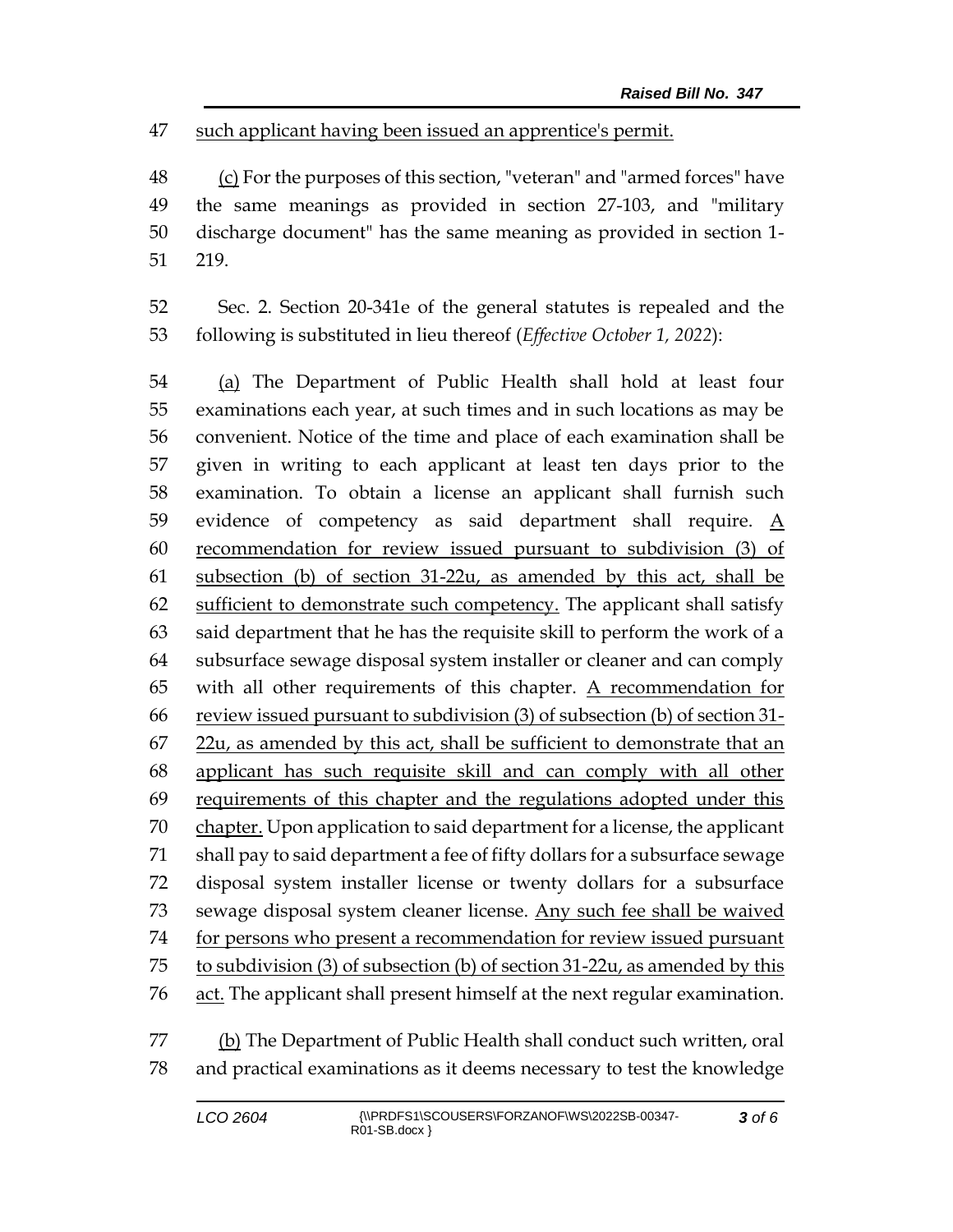of the applicant for a subsurface sewage disposal system installer's license on sewage disposal system construction and installation or to test the knowledge of the applicant for a subsurface sewage disposal system cleaner on subsurface sewage disposal system cleaning and servicing. The department shall allow any applicant who has not been issued an apprentice's permit, but who presents a recommendation for review pursuant to subdivision (3) of subsection (b) of section 31-22u, as amended by this act, to sit for any such examination.

 (c) When an applicant has qualified for a license, the department shall issue to such person a license entitling him to engage in the work or occupation of subsurface sewage disposal system installer or subsurface sewage disposal system cleaner until the date for renewal under section 19a-88. All fees collected by said department shall be promptly 92 transmitted to the State Treasurer.

 Sec. 3. Subsections (a) and (b) of section 20-333 of the 2022 supplement to the general statutes are repealed and the following is substituted in lieu thereof (*Effective October 1, 2022*):

 (a) To obtain a license under this chapter, an applicant shall have attained such applicant's eighteenth birthday and shall furnish such evidence of competency as the appropriate board or the Commissioner of Consumer Protection shall require. A recommendation for review issued pursuant to subdivision (2) of subsection (b) of section 31-22u, as amended by this act, shall be sufficient to demonstrate such competency. The applicant shall satisfy such board or the commissioner that such applicant possesses a diploma or other evidence of graduation from the eighth grade of grammar school, or possesses an equivalent education to be determined on examination and has the requisite skill to perform the work in the trade for which such applicant is applying for a license and can comply with all other requirements of this chapter and the regulations adopted under this chapter. A recommendation for 109 review issued pursuant to subdivision (2) of subsection (b) of section 31-110 22 $u_t$  as amended by this act, shall be sufficient to demonstrate that an applicant **[**possesses**]** has such requisite skill and can comply with all

*of 6*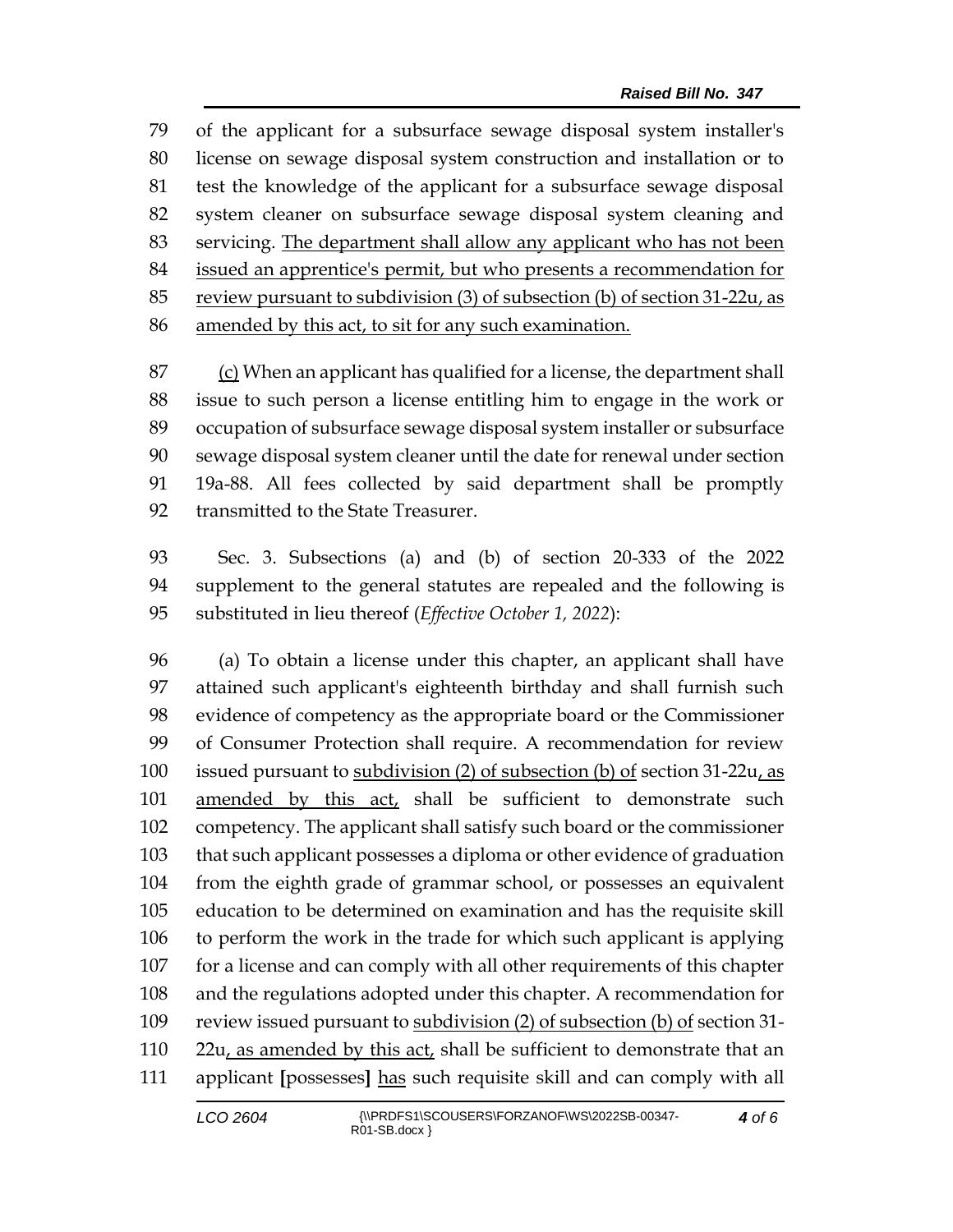other requirements of this chapter and the regulations adopted under this chapter. For any application submitted pursuant to this section that requires a hearing or other action by the applicable examining board or the commissioner, such hearing or other action by the applicable examining board or the commissioner shall occur not later than thirty days after the date of submission for such application. Upon application for any such license, the applicant shall pay to the department a nonrefundable application fee of ninety dollars for a license under subdivisions (2) and (3) of subsection (a) and subdivision (4) of subsection (e) of section 20-334a, or a nonrefundable application fee of one hundred fifty dollars for a license under subdivision (1) of subsection (a), subdivisions (1) and (2) of subsection (b), subdivision (1) of subsection (c) and subdivisions (1), (2) and (3) of subsection (e) of section 20-334a. Any such application fee shall be waived for persons who present a recommendation for review issued pursuant to subdivision (2) of subsection (b) of section 31-22u, as amended by this act.

 (b) The department shall conduct such written, oral and practical examinations as the appropriate board, with the consent of the commissioner, deems necessary to test the knowledge of the applicant in the work for which a license is being sought. The department shall allow any applicant **[**,**]** who has not participated in an apprenticeship program, but who presents a recommendation for review issued pursuant to subdivision (2) of subsection (b) of section 31-22u, as 136 amended by this act, to sit for any such examination. Any person completing the required apprentice training program for a journeyman's license under section 20-334a shall, within thirty days following such completion, apply for a licensure examination given by the department. If an applicant does not pass such licensure examination, the commissioner shall provide each failed applicant with information on how to retake the examination and a report describing the applicant's strengths and weaknesses in such examination. Any apprentice permit issued under section 20-334a to an applicant who fails three licensure examinations in any one-year period shall remain in